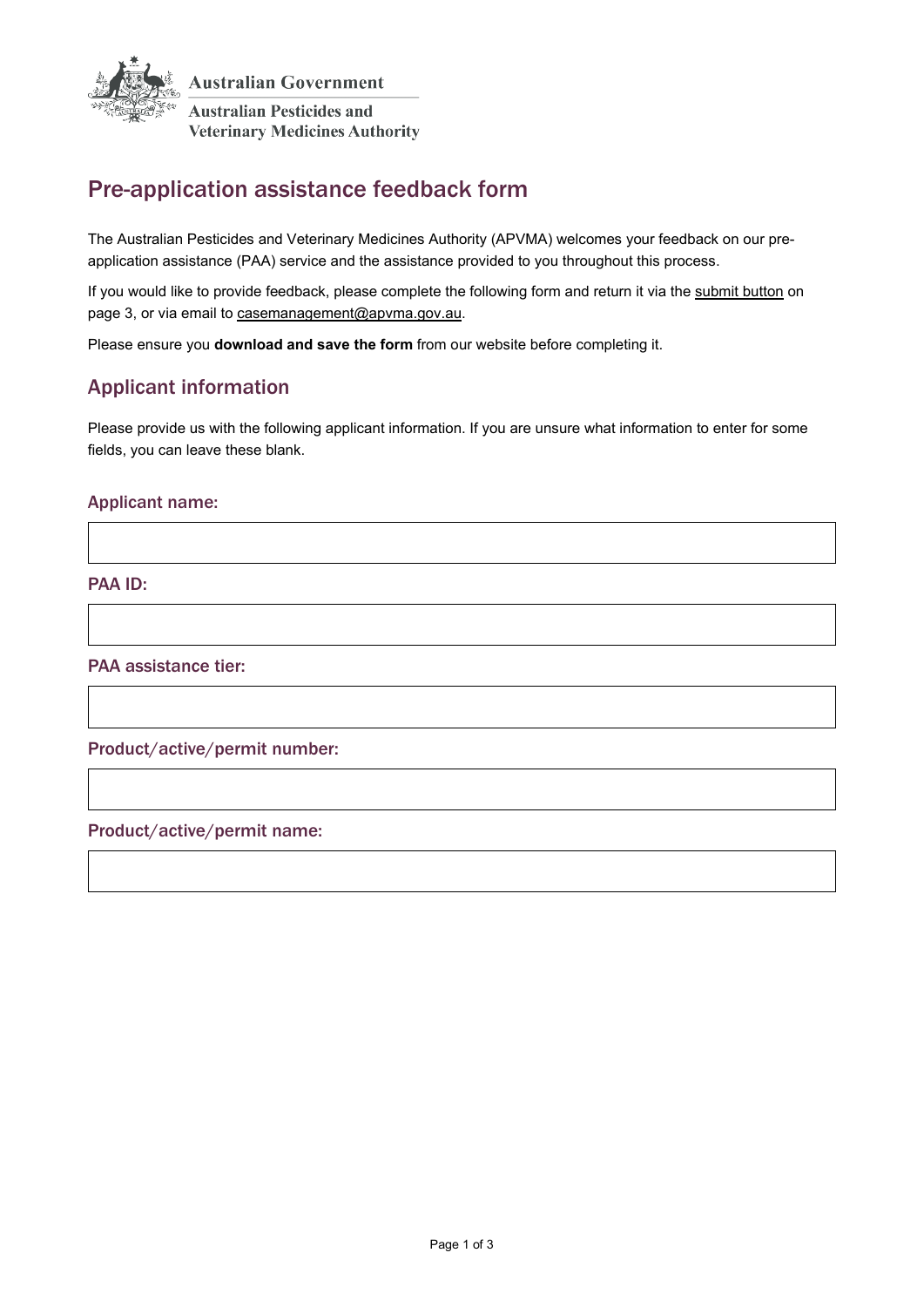## Applicant feedback

Please answer the following questions about the service and assistance provided to you throughout the PAA process.

#### Question 1: Was the PAA application process clear and easy to understand?

|                                                                  | Yes                                                      |  |  |  |  |
|------------------------------------------------------------------|----------------------------------------------------------|--|--|--|--|
|                                                                  | No                                                       |  |  |  |  |
| Comments:                                                        |                                                          |  |  |  |  |
|                                                                  |                                                          |  |  |  |  |
| Question 2: Was the PAA guidance material clear and easy to use? |                                                          |  |  |  |  |
|                                                                  | Yes                                                      |  |  |  |  |
|                                                                  | No                                                       |  |  |  |  |
|                                                                  | Not applicable - I did not use the PAA guidance material |  |  |  |  |
| Comments:                                                        |                                                          |  |  |  |  |
|                                                                  |                                                          |  |  |  |  |

Question 3: Has this PAA assisted you in preparing an application to the APVMA, and/or did it meet your needs?

Yes

No

#### Comments: